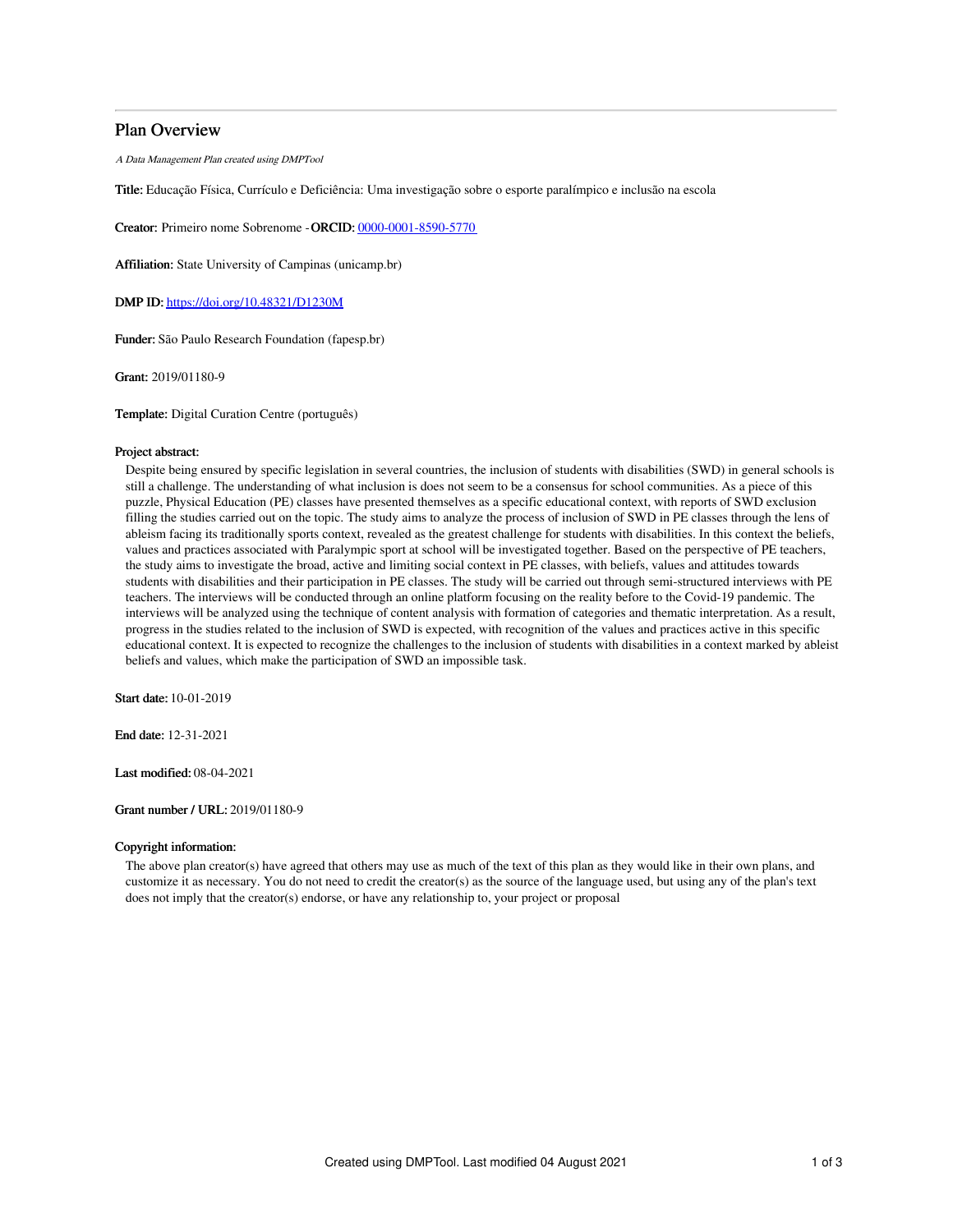# Educação Física, Currículo e Deficiência: Uma investigação sobre o esporte paralímpico e inclusão na escola

### Coleta de Dados

#### Que dados serão coletados ou criados?

Relatos de professores de Educação Física sobre inclusão de alunos com deficiência

Como os dados serão coletados ou criados? Entrevistas individuais online

## Documentação e Metadados

#### Que documentação e metadados acompanharão os dados? Título do projeto, descrição, autor

Ética e Conformidade Legal

#### Como você administrará qualquer questão ética?

Projeto submetido e aprovado pelo Comitê de ética em pesquisa da UNICAMP com CAAE: 18397819.4.0000.5404

#### Como você vai gerenciar os direitos autorais e os direitos de propriedade intelectual (IP / IPR)?

Question not answered.

#### Armazenamento e Backup

Como os dados serão armazenados e terão backup durante a pesquisa? Entrevistas armazenadas em drive individual da pesquisadora

### Como você vai gerenciar o acesso e a segurança?

Acesso mediante contato com a pesquisadora

#### Seleção e Preservação

Quais dados são de valor a longo prazo e devem ser mantidos, compartilhados e / ou preservados?

Question not answered.

Qual é o plano de preservação a longo prazo do conjunto de dados? Dados serão mantidos por 5 anos

# Compartilhamento de Dados

#### Como você vai compartilhar os dados? Através do sistema REDU da unicamp.

#### Existem restrições ao compartilhamento de dados requeridos?

Question not answered.

#### Responsabilidades e Recursos